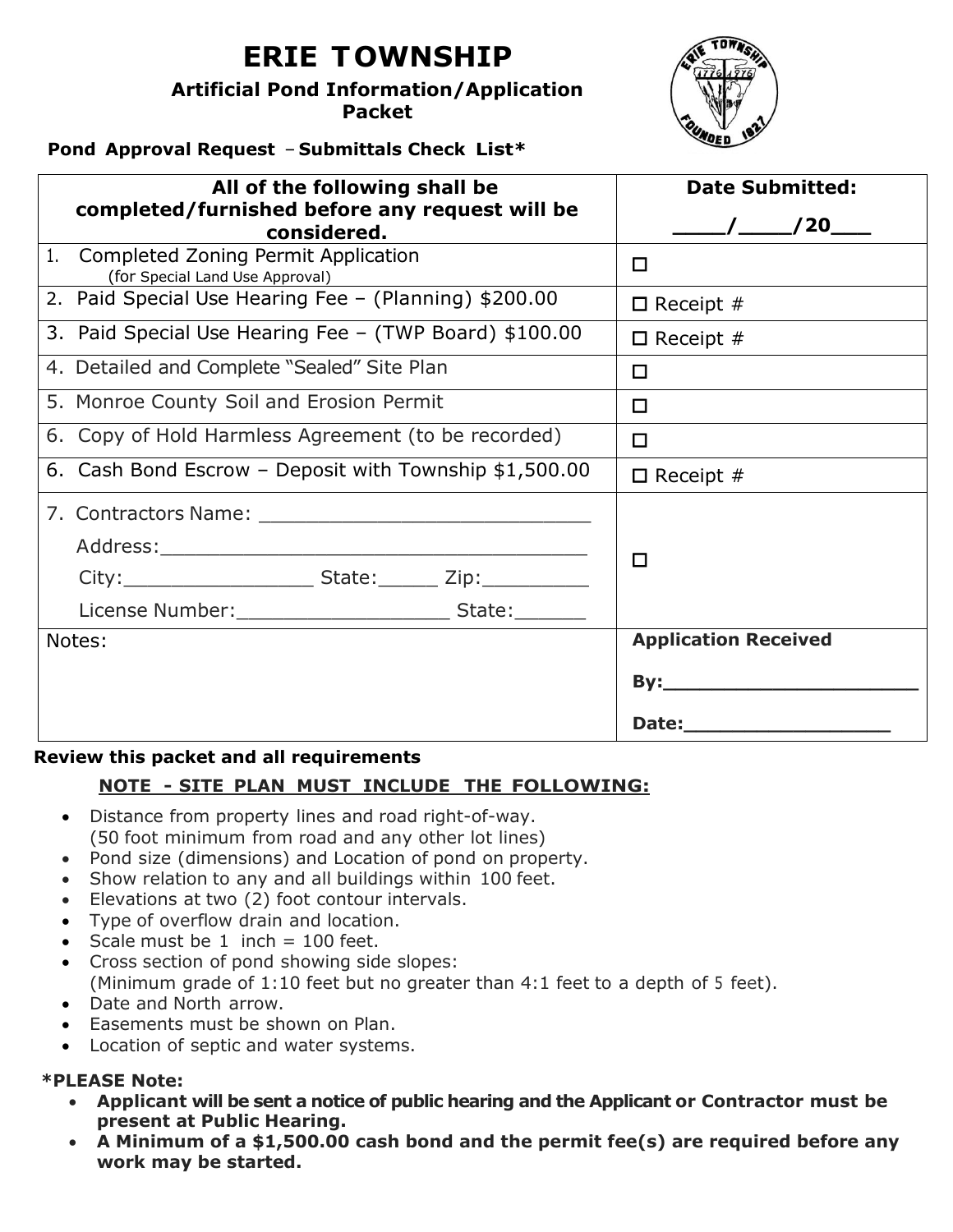# **Artificial Pond Information/Requirements – Zoning Ordinance 117 Page 2**

#### **Artificial Ponds (Sec. 20.25)**

Artificial ponds, as defined in this Ordinance, are hereby classified as a special land use when proposed to be established as an accessory use on a residential lot or as the principal use on any lot, and shall be subject to the special land use review and approval provisions of Article 5 and Section 11.24. All other artificial ponds shall be subject to site plan review according to Article 4.

**Artificial Pond Definition**: A body of water created other than by natural environmental conditions as an accessory use of an agricultural or residential property, or as a part of an engineered storm water management system associated with a commercial or industrial property. The term "artificial pond" shall also include all land areas designed to be inundated by water as a result of the artificial or man-made alterations of drainage patterns. Artificial ponds are typically made by constructing a dam or excavating an area to be filled with water.

#### **Artificial Ponds – Standards/Requirements (sec. 11.24)**

#### **(A) The following site and developmental requirements shall apply:**

1. An artificial pond shall be set back a minimum of fifty (50) feet from any existing right-of-way and fifty (50) feet from any other lot line.

2. No artificial pond shall be less than two (2) feet deep except along its banks, which shall be at a minimum grade of 1:10 but no greater than 1:4, to a depth of five (5) feet.

3. No artificial pond shall be created within fifty (50) feet of ecologically sensitive sites, including wetlands and streams, unless all applicable county, state and federal permits are obtained.

4. No artificial pond shall cover more than twenty percent (20%) of the area of a lot.

#### **(B) Special Performance Standards:**

1. Erosion control must be provided for all filled or disturbed surface areas including the water body margin. These areas must be covered or treated during all phases of construction to prevent material from being wind blown onto neighboring properties or eroded by runoff. The applicant must meet all requirements of the most currently published standards and specifications for soil erosion control promulgated by the Monroe County Soil Conservation District and Monroe County Drain Commissioner.

2. All excavated material shall be deposited on the property and suitably landscaped to assure the appearance of natural landforms, unless the Township board specifically permits the removal of excavated material from the site. However, Special Use Approval (Article 5) for an extraction operation shall be required in conjunction with an artificial pond application where a proposed artificial pond provides for the removal of more than two thousand five hundred (2,500) cubic feet of excavated material and such material is to be placed at a location other than the lot or parcel on which the proposed artificial pond is to be placed.

3. All surface areas disturbed by excavation and filling activities, which are intended to be above the water level of the pond, shall be provided with a minimum three (3) inch layer of arable topsoil. The area shall be landscaped with grass or other live material and maintained as such.

4. The application for an artificial pond shall include a plan for the reclamation of the pond site and surrounding disturbed areas should the excavation of the pond not be fully completed or should the pond area be subsequently abandoned or discontinued as a feature on the site. The reclamation plan shall provide for the filling of excavated areas to return said areas to their surface elevations prior to any pond excavation activities taking place. The reclamation plan shall provide for the continued landscaping of the area previously proposed as the pond, or otherwise disturbed by excavation activities, consisting of live groundcover.

5. The approving body may require screening around the pond, in the form of plant material or fencing, if it finds that such screening or transition strip, because of the pond's location and character in relation to surrounding land uses or circulation systems, is beneficial to assure compatibility between land uses or otherwise protect the public health, safety, or welfare.

6. Artificial ponds shall be so located and designed so as to reduce the potential of pollution from nearby sources such as septic tanks, site drainage, and the like, and farm operations when the artificial pond is not intended for agricultural use.

7. The construction and maintenance of an artificial pond shall not adversely impact neighboring uses by hanges in surface drainage or underwater aquifers.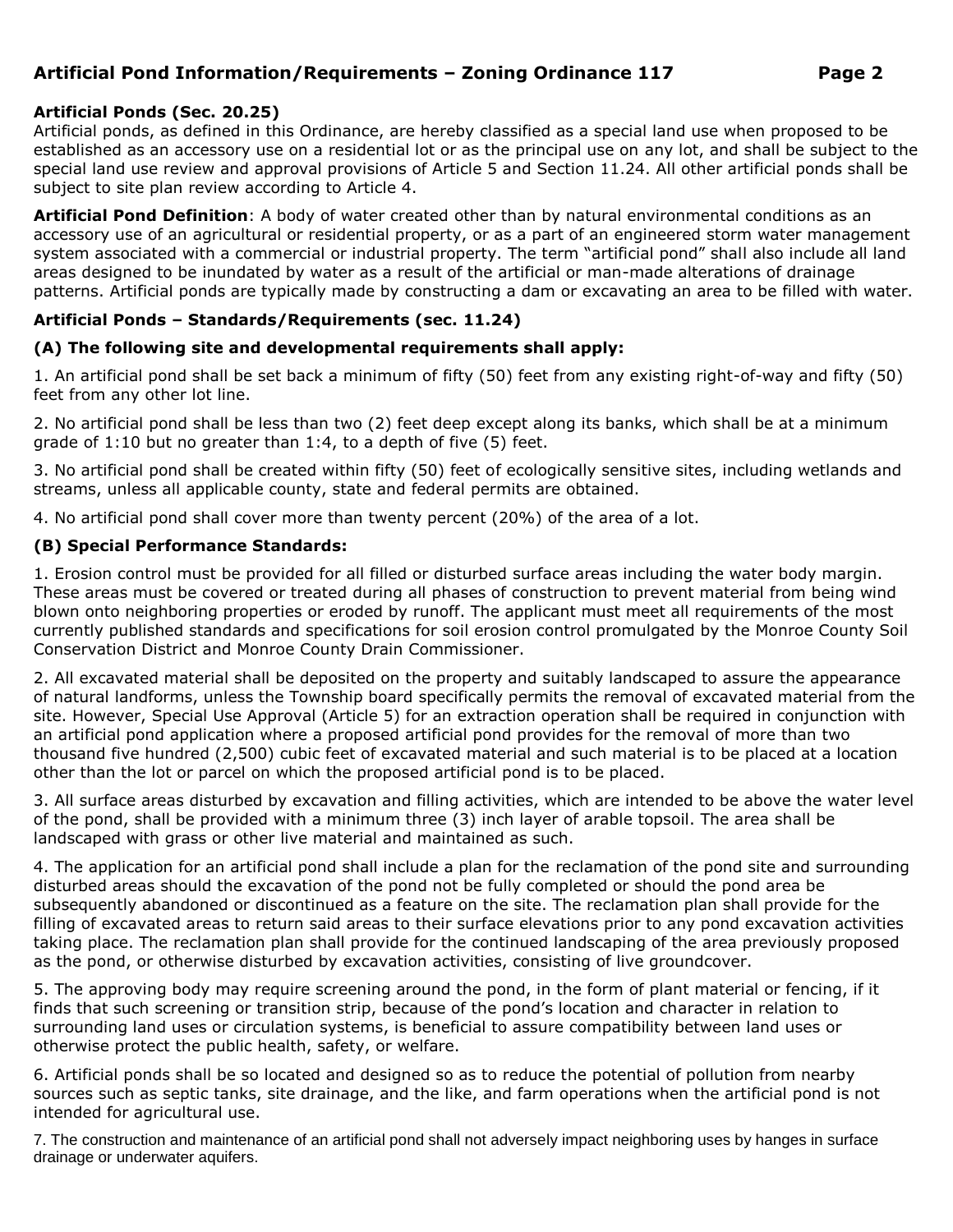### **Artificial Pond Information/Requirements – Zoning Ordinance 117 Page 3**

8. A sealed engineering report must be submitted addressing the requirements of this section and the following minimum information:

- a. A water body profile with elevations and changes in slope illustrated at two (2) foot intervals.
- b. Soil evaluation for the site with any necessary soil modifications due to seepage or other concerns.
- c. Specifications for spillway or drain, foundation preparation, and fill placement.
- d. A detailed plan for stormwater runoff and erosion control provisions.

9. As a condition precedent to the issuance of the permit, the applicant shall indemnify and hold harmless Erie Township, its officials, agents, and employees, from all manner of liability, whatsoever, that may arise as a result of such pond construction.

10. The applicant shall have the responsibility and obligation to stop work and immediately notify the Township or the proper utility, at any time during such pond construction, when an underground electrical line or conduit is uncovered and shall continue such work stoppage until an inspection of same can be made by said personnel.

#### **Procedures for Special Land Uses (sec. 5.02)**

An application for a Zoning Permit for any special land use or structure identified as such in a particular zoning district shall be submitted and processed under the following procedures:

**(A) Submission and Distribution of Application:** Any person owning or having an ownership interest in the subject property may file an application for one or more Zoning Permits for a special land use as provided for in this Ordinance. At least twenty (20) copies of a application shall be submitted to the Zoning Administrator's office on a special form for that purpose and each application copy shall be accompanied by a site plan prepared pursuant to Section 4.03. Applications shall be accompanied by the payment of a fee as established by the Township Board to cover costs of processing the application. The Zoning Administrator's office shall record the date of receipt and shall transmit all copies of the application to the Planning Commission.

**(B) Planning Commission Action**: The Planning Commission shall review the application forms and plans for completeness and if such materials are not complete according to Section 4.03, the materials shall be returned to the applicant with a written notice identifying the inadequacies. Upon receipt of completed forms and plans, the Planning Commission shall review the application and plans and determine their conformity with the applicable provisions of this Ordinance and the provisions of Section 4.05, and shall forward five (5) copies to the Township Board, one (1) copy to the Fire Department, and the remaining copies shall be retained by the Zoning Administrator. The Planning Commission may also submit one (1) copy of the site plan to each of the following agencies considered to be impacted or affected by the application for the special land use.

1. County Road Commission, 2. County Health Department, 3. County Drain Commissioner, 4. Fire Department,

5. Other agencies as relevant.

**(C) Public Hearing:** Upon certification that the application materials are complete, the Planning Commission shall schedule a public hearing and publish a notice in accordance with Section 3.09.

**(D) Planning Commission Recommendation and Basis for Recommendation**: Upon review of the special land use application, all supporting materials, and the public hearing, the Planning Commission shall recommend approval, denial, or approval with conditions regarding the special land use application, and forward its recommendation to the Township Board for its consideration. The recommendation shall state the reasons for the decision reached. The Planning Commission may recommend to the Township Board that a performance guarantee, in accordance with Section 3.07 of this Ordinance, be deposited with the Township to insure completion of improvements. The Planning Commission's recommendation shall be to deny, approve, or approve with conditions a request for special land use approval. The decision on a special land use shall be incorporated in a statement of findings and conclusions relative to the special land use which specifies the basis for the decision and any conditions imposed. In arriving at its recommendation, the Planning Commission shall refer to and be guided by the site plan standards set forth in Section 4.05, the general special land use standards of Section 5.06, and the specific special land use standards of Article 11.

**(E) Township Board Action**: Upon review of the special land use application, all supporting materials, public hearing comments, and the recommendations of the Planning Commission, the Township Board shall deny, approve, or approve with conditions the application for special land use approval. This decision shall include a statement of findings and conclusions relative to the special land use which specifies the basis for the decision and any conditions imposed. Its decision shall be incorporated in a statement of conclusions relative to the special land use under consideration, and shall specify the basis for the decision and any conditions imposed. In arriving at its decision, the Township Board shall refer to and be guided by the site plan standards set forth in Section 4.05, the general special land use standards set forth in Section 5.06, and the specific special land use standards set forth in Article 11. A request for approval of a land use or activity which is in compliance with those standards, other applicable ordinances, and state and federal statutes shall be approved. The Township Board may require that a performance guarantee, in accordance with Section 3.07 of this Ordinance, be deposited with the Township to insure completion of improvements.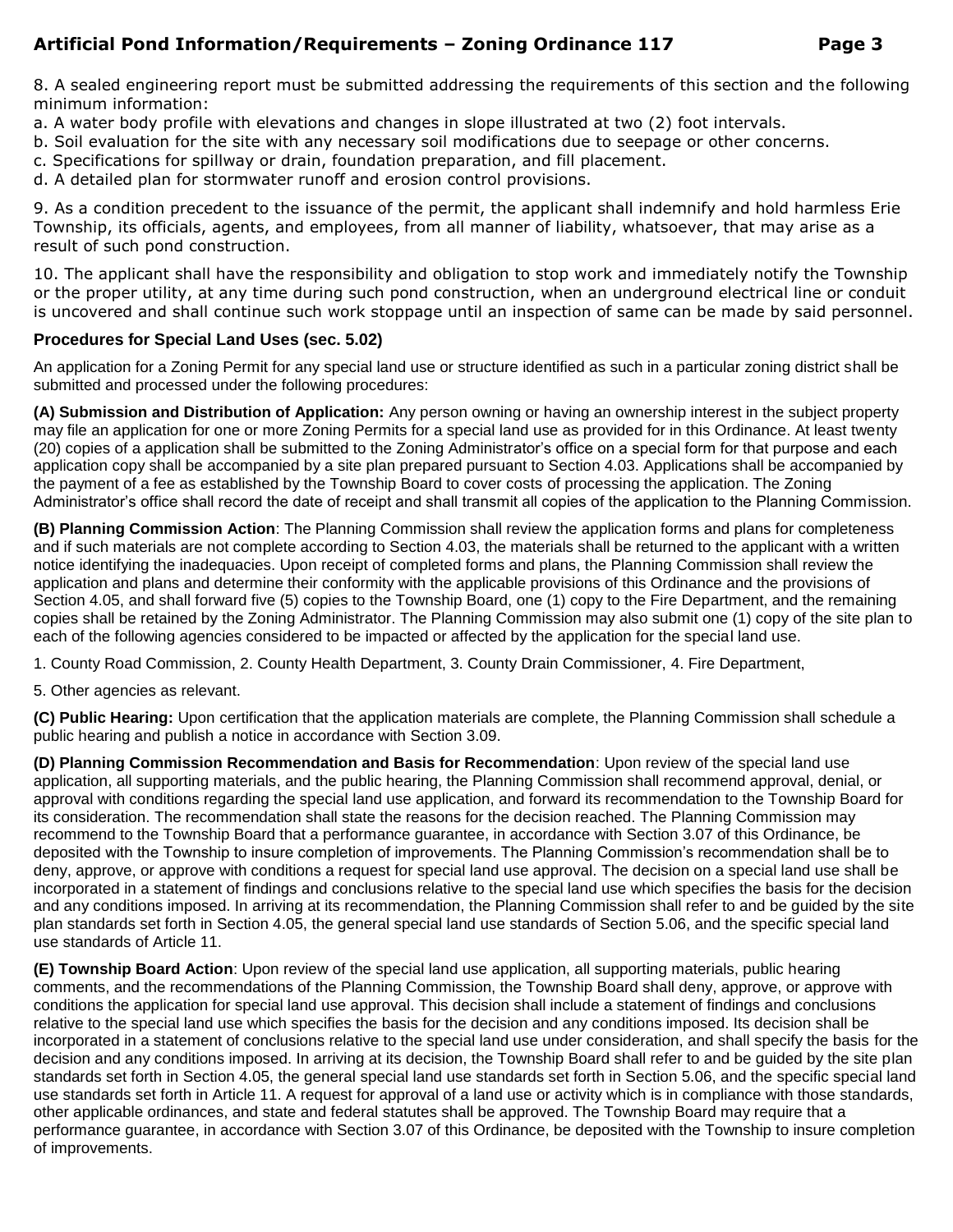# **Artificial Pond Information/Requirements – Zoning Ordinance 117 Page 4**

#### **Changes (sec. 5.05)**

**(A) Site Plan**: The site plan, as approved, shall become part of the record of approval, and subsequent actions shall be consistent with the approved site plan. Amendments to the approved Site Plan shall comply with the application and review procedures of Section 4.07.

**(B) Use or Activity:** A change in the character of the use or activity from what the originally approved Zoning Permit for special land use authorized shall not occur until such change is applied for and approved according to the application and review procedures of this Article and all other applicable sections of this Ordinance. Changes requiring a new application and review procedure include, but shall not be limited to:

- 1. The addition of land to the legal description of the original special land use permit;
- 2. The establishment of another special land use;
- 3. The addition of more sales or service area, or the addition of dwelling units; and
- 4. An expansion or increase in intensity of use.

#### **Approval Standards (sec. 5.06-inpart)**

**(A)** Each application for a special land use shall be reviewed for the purpose of determining that the land use or activity which may be authorized shall be compatible with adjacent uses of land, the natural environment, and the capacities of public services and facilities affected by the land use. An application for a special land use shall be denied except upon a finding that all of the following standards have been met by the application:

1. The project will be harmonious with and in accordance with the Master Plan of the Township.

2. The project will be harmonious with and in accordance with the general objectives, intent and purposes of this Ordinance.

3. The project will be designed, constructed, operated and maintained so as to be harmonious and appropriate in appearance with the existing or intended character of the general vicinity and that such a use will not change the essential character of the area in which it is proposed. In determining whether this requirement has been met, consideration shall be given to:

a. The bulk, placement, scale, and design of pond and all proposed structures. Such considerations include the exterior materials placed, landscape treatments, fence design and exterior lighting, if any.

4. The project will not be hazardous to any person or property, or detrimental or disturbing to the public welfare or to existing or reasonably anticipated future uses in the same general vicinity.

5. The project will be served adequately by essential public facilities and services, such as highways, streets, police, fire protection, drainage structures, refuse disposal, water and sewage facilities and schools, and minimize the impact of traffic generated by the proposed development on adjacent properties

6. The project will not involve uses, activities, processes, materials and equipment or conditions of operation that will be detrimental to any person, property or general welfare by reason of excessive production of traffic, noise, smoke, fumes, glare or odors.

7. The project will not create excessive additional requirements at public cost for public facilities and services.

8. The project shall be in compliance with the site plan approval standards of Section 4.05.

9. The project shall be in compliance with all applicable and use-specific development requirements of Article 11 (Standards for Specific Special Land Uses).

#### **Time Limits for Special Land Uses (sec. 5.07-inpart)**

**(A) Special Land Use Time Limit:** If, within one year after the special land use and final site plan approval by the Township Board, a building permit has not been obtained and paid for, or in the alternative if no building permit is required, and no use permit has been obtained, the special land use and final site plan shall be null and void unless the Township Board has extended the effective time period for the special land use and final site plan approval.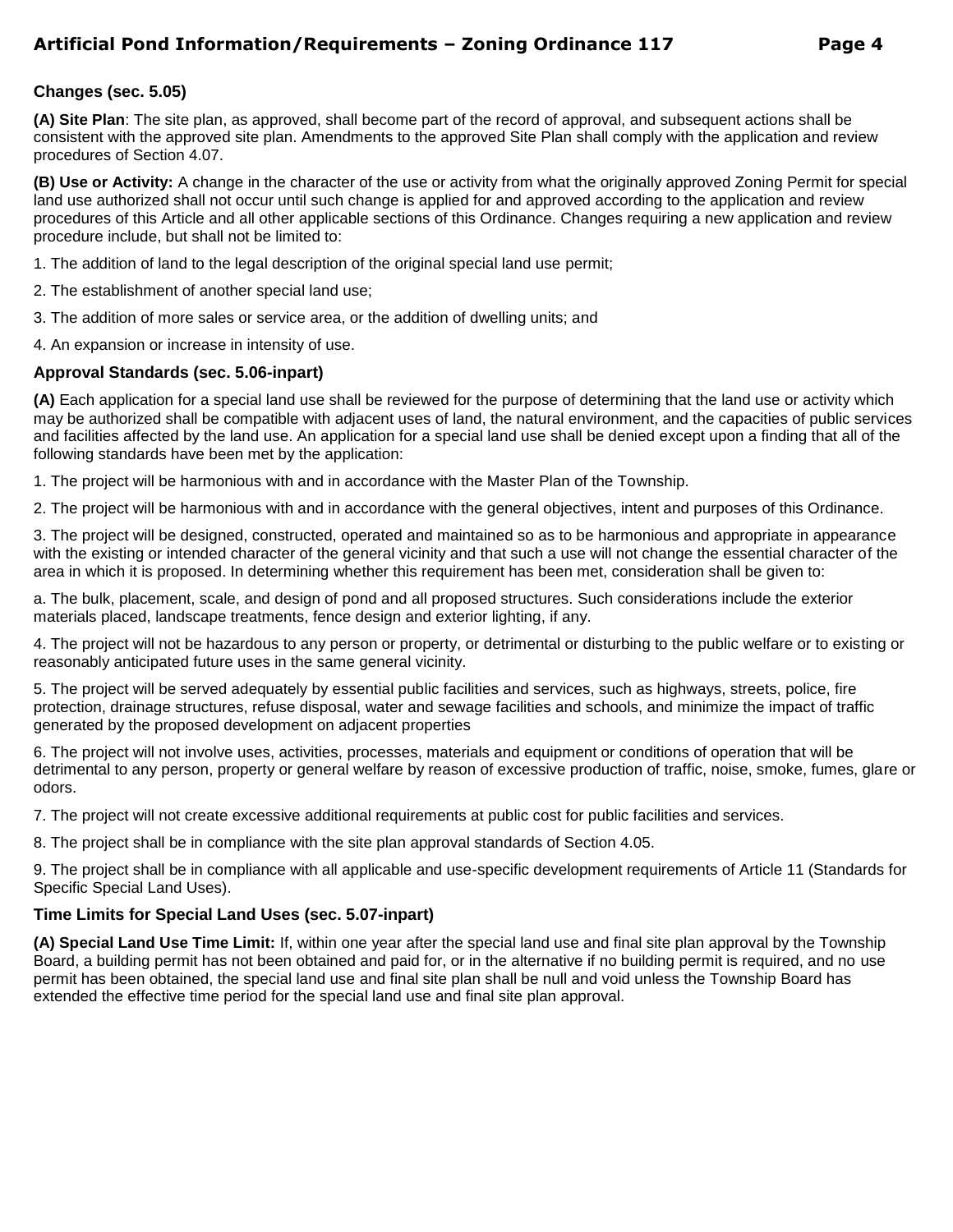# Erie Township

**Monroe County, Michigan**

2065 Erie Road, P.O. Box 187, Erie, MI 48133-0187 (734-848-4530)

# ZONING PERMIT APPLICATION

**(References to "Section" and "Article" refer to the Erie Township Zoning Ordinance. They are provided to assist the applicant. The references highlight parts of the Ordinance that may be applicable but do not necessarily identify all parts that apply.)**

*Important Notice to Applicants: This application must be completed in full and the required number of copies submitted to the Zoning Administrator (see #15). All questions must be answered completely. If additional space is needed, number and attach additional sheets. Approval of this application is required before a Zoning Permit can be issued. The erection of a building or structure, or excavation for any building or structure, prior to the issuance of a Zoning Permit is a violation of the Zoning Ordinance.* 

|                                                                                                                           | 1) APPLICANT:                                                                                                                                                                                 |                                                             |         |                                                                                                                                                                                                                                                                              |                                                |                         |             |                    |  |
|---------------------------------------------------------------------------------------------------------------------------|-----------------------------------------------------------------------------------------------------------------------------------------------------------------------------------------------|-------------------------------------------------------------|---------|------------------------------------------------------------------------------------------------------------------------------------------------------------------------------------------------------------------------------------------------------------------------------|------------------------------------------------|-------------------------|-------------|--------------------|--|
|                                                                                                                           |                                                                                                                                                                                               | Name                                                        |         | <b>Street Address</b>                                                                                                                                                                                                                                                        |                                                | City / State / Zip Code |             | Telephone #        |  |
|                                                                                                                           | 2) Applicant's Interest in Property:                                                                                                                                                          |                                                             |         |                                                                                                                                                                                                                                                                              | □ Owner □ Lessee □ Buy Option □ Other/Specify: |                         |             |                    |  |
|                                                                                                                           | 3) Property Address:                                                                                                                                                                          |                                                             |         |                                                                                                                                                                                                                                                                              | between<br>and                                 |                         |             | <b>Roads</b>       |  |
|                                                                                                                           | 4) Legal Description (attach sheet if necessary)                                                                                                                                              |                                                             |         | 12) This application is made for a:<br>Refer to Article 10 - 15 to determine whether the proposed<br>use/building is classified as a "Use Permitted by Right," "Special<br>Land Use," or Accessory Use/Building," according to the District<br>in which it is to be located. |                                                |                         |             |                    |  |
|                                                                                                                           |                                                                                                                                                                                               |                                                             |         |                                                                                                                                                                                                                                                                              | (check all that apply)                         |                         |             | <b>Addition or</b> |  |
|                                                                                                                           |                                                                                                                                                                                               |                                                             |         |                                                                                                                                                                                                                                                                              |                                                |                         | <b>NEW</b>  | <b>Alteration</b>  |  |
|                                                                                                                           | 5): Tax Parcel #:                                                                                                                                                                             |                                                             |         | Dwelling (Sec. 19.13)<br><b>Temporary Dwelling (Sec. 19.12)</b>                                                                                                                                                                                                              |                                                |                         | □<br>$\Box$ | $\Box$<br>$\Box$   |  |
| 7)                                                                                                                        | 6) Zoning District:<br>Parcel Acreage:                                                                                                                                                        |                                                             |         | <b>Principal Permitted Use (other than</b>                                                                                                                                                                                                                                   |                                                |                         | $\Box$      | $\Box$             |  |
|                                                                                                                           | Dwelling)                                                                                                                                                                                     |                                                             |         |                                                                                                                                                                                                                                                                              |                                                |                         |             |                    |  |
|                                                                                                                           | 8) Present Use:                                                                                                                                                                               |                                                             |         | Specify:                                                                                                                                                                                                                                                                     |                                                |                         |             |                    |  |
|                                                                                                                           | Open Space Community (OSC, Art. 12)<br>9) Is parcel in a: $\square$ platted sub. $\square$ condo. sub.<br>Platted Subd. □ Yes □ No<br>If "yes", subdiv. name:<br>Condominium Subd. □ Yes □ No |                                                             |         | $\Box$                                                                                                                                                                                                                                                                       | ◻                                              |                         |             |                    |  |
|                                                                                                                           | 10) Deed restrictions on parcel: $\Box$ Yes $\Box$ No                                                                                                                                         |                                                             |         | <b>Platted Subdivision (Not an OSC)</b>                                                                                                                                                                                                                                      |                                                | $\Box$                  | $\Box$      |                    |  |
| 11) Names, addresses, phone #s of all other<br>persons, firms or corp. having legal or<br>equitable interest in the land: |                                                                                                                                                                                               | <b>Condominium Subdivision (Not an OSC)</b><br>(Sec. 20.13) |         |                                                                                                                                                                                                                                                                              | $\Box$                                         | $\Box$                  |             |                    |  |
|                                                                                                                           | a)                                                                                                                                                                                            |                                                             |         | Special Land Use (Arts. 5, 11)                                                                                                                                                                                                                                               |                                                |                         | 口           | □                  |  |
|                                                                                                                           |                                                                                                                                                                                               |                                                             |         | Specify:                                                                                                                                                                                                                                                                     |                                                |                         |             |                    |  |
|                                                                                                                           | b)                                                                                                                                                                                            |                                                             |         | Accessory Bldg./Garage (Sec. 20.06)                                                                                                                                                                                                                                          |                                                |                         | $\Box$      | □                  |  |
|                                                                                                                           |                                                                                                                                                                                               |                                                             |         | Accessory Bldg./Pool (Sec. 20.06, 20.22)                                                                                                                                                                                                                                     |                                                |                         | $\Box$      | $\Box$             |  |
|                                                                                                                           | C)                                                                                                                                                                                            |                                                             |         | Other Accessory Use/Bldg. (Sec. 20.06)                                                                                                                                                                                                                                       |                                                |                         | $\Box$      | $\Box$             |  |
|                                                                                                                           |                                                                                                                                                                                               |                                                             |         | <b>Sign (Art. 15)</b>                                                                                                                                                                                                                                                        |                                                |                         | $\Box$      | $\Box$             |  |
|                                                                                                                           | d)                                                                                                                                                                                            |                                                             |         | Private Road (Art. 19)                                                                                                                                                                                                                                                       |                                                |                         | $\Box$      | $\Box$             |  |
|                                                                                                                           | <b>Other/Specify</b>                                                                                                                                                                          |                                                             |         |                                                                                                                                                                                                                                                                              |                                                |                         | $\Box$      | $\Box$             |  |
| FOR TOWNSHIP USE ONLY                                                                                                     |                                                                                                                                                                                               |                                                             |         |                                                                                                                                                                                                                                                                              |                                                |                         |             |                    |  |
|                                                                                                                           | <b>Application Number:</b>                                                                                                                                                                    |                                                             |         |                                                                                                                                                                                                                                                                              | Tax Parcel Number:                             |                         |             |                    |  |
|                                                                                                                           | Date Received:                                                                                                                                                                                |                                                             |         | Date of Final Action:                                                                                                                                                                                                                                                        |                                                |                         |             |                    |  |
| $\#$                                                                                                                      | Fee Paid                                                                                                                                                                                      | Date                                                        | Receipt |                                                                                                                                                                                                                                                                              |                                                |                         |             |                    |  |
|                                                                                                                           | 1)                                                                                                                                                                                            |                                                             |         | Final Action Taken: (circle as appropriate)                                                                                                                                                                                                                                  |                                                |                         |             |                    |  |
|                                                                                                                           | 2)<br>3)                                                                                                                                                                                      |                                                             |         | Approved<br>Approved<br>with Conditions                                                                                                                                                                                                                                      |                                                |                         |             | Denied             |  |
| Notes:                                                                                                                    |                                                                                                                                                                                               |                                                             |         |                                                                                                                                                                                                                                                                              |                                                |                         |             |                    |  |
|                                                                                                                           |                                                                                                                                                                                               |                                                             |         |                                                                                                                                                                                                                                                                              |                                                |                         |             |                    |  |